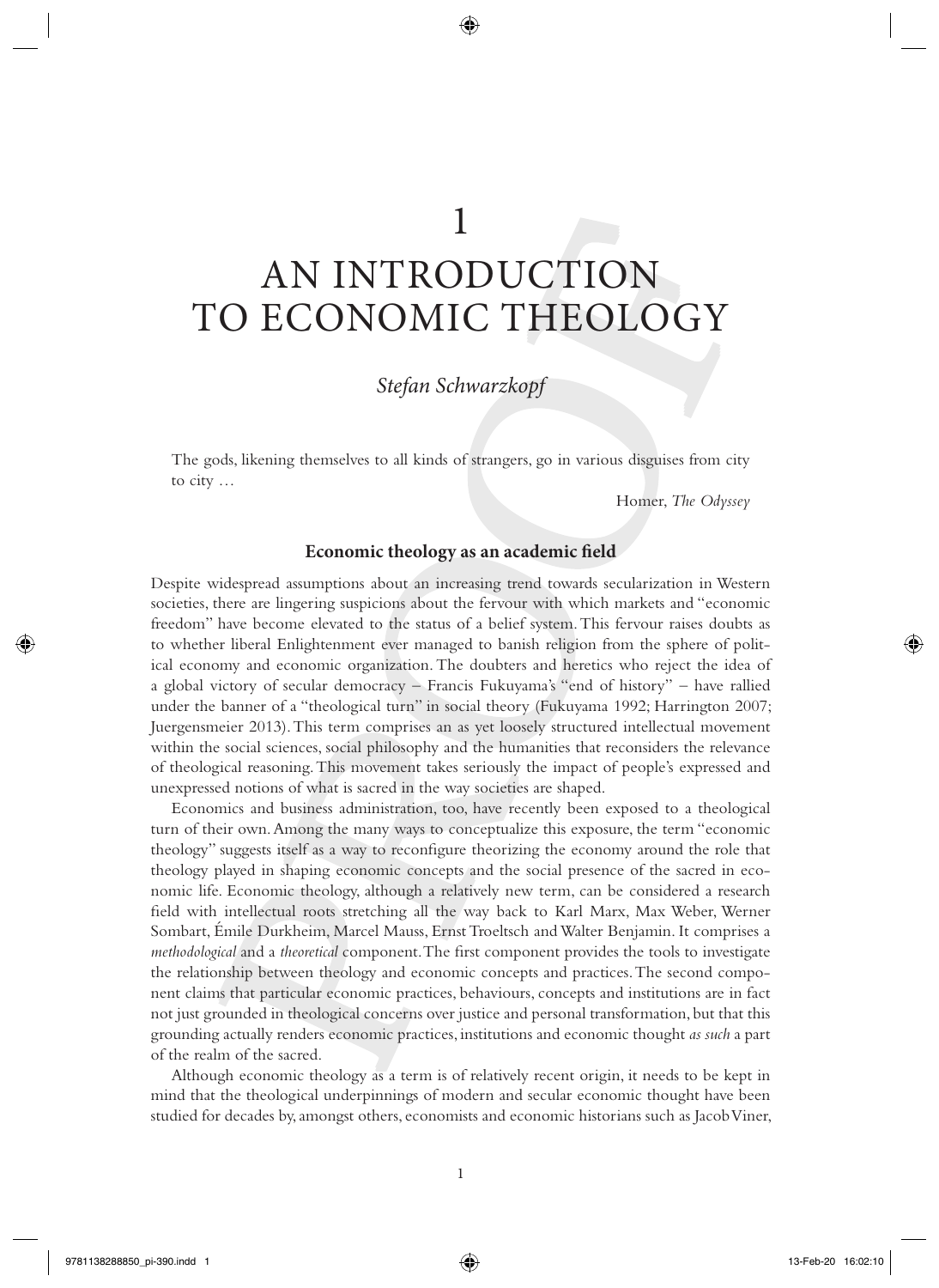❀

A. M. C. Waterman, John Milbank, Robert Nelson and Deirdre McCloskey (McCloskey 1999 ; Milbank 1990; Nelson 1993; Viner 1972; Waterman 1983, 1991). In 1991, Nelson used the term economic theology to describe the viewpoint that economics as a science has a theological dimension (1991: 16). For Nelson, this dimension expressed itself as the kind of secular religion at the roots of American progressivism, which in turn structured the growth of economics as a positivist science and which, arguably, replaced traditional Christian visions of a society shaped by a belief in God. Other signs of this theological dimension of economics, according to Nelson, were the messianic character of some leading economists like Milton Friedman and the relentless pursuit by economists of enforcing the new commandments of efficiency and prosperity (Nelson 2004).

A somewhat different notion of economic theology has recently been developed by the Italian philosopher Giorgio Agamben. His conceptualization of the theological dimension of all things economic is based on a genealogical inquiry into the way early Christian theologians used the Greek term οικονομία (oikonomia) in their strategies of elaborating the doctrine of the Trinity. According to Agamben, two paradigms derived from early Christian theology. First, the juridical paradigm of political theology, leading to a transcendent notion of sovereign power; and second, the immanent order of the economy, which in turn led to the dominance of economic–managerial thinking over all aspects of social life (Agamben 2011). While Nelson travels from contemporary economics back in time to theology (archaeological move), Agamben works his way from late antique theology towards modern economy and the "mysteries" of economic order as a key form that power takes today (genealogical move). Nelson and Agamben are today perhaps the foremost representatives of two forms of economic theology. The former perceives the subject from an intellectual history perspective and situates modern *economics* as a science within Western progressivist–liberal thought as a kind of secular religion. The latter takes the form of a genealogical study of *the economy* as an order and derives its conceptual apparatus much more from thinkers such as Michel Foucault, Walter Benjamin, Carl Schmitt and Erik Peterson.

Both "schools", however, have so far failed to create common ground on which a dialogue is possible. The theoretical assumptions, methodological tools and ontological parameters of both perspectives are so far apart that a genuine conversation might be difficult to achieve. This situation of course makes it even more necessary that students of the subject find a handbook that may guide them through the various issues, theories, concepts and debates that make up the increasingly diverse field of economic theology. This Handbook attempts to serve as a guide which delineates the subject area of economic theology as the study of that which is hidden, namely the clandestine theological underpinnings of both economics as a social science and of the economic order the way we "moderns" have come to accept it. In the following sections, readers will be introduced in more detail to the rationale for this Handbook and will be provided with a more detailed outline of economic theology as an academic field in its own right.

### **Theology, the stranger**

Academic scholars often have an innate aversion to theology. Most of them confuse theology with religion and do not differentiate between theological inquiry and religious ex cathedra teachings. But there is no need to be afraid of theology. Like its (slightly older) sister, political theology, economic theology is a mode of inquiry that understands the modern world as incompletely secularized and – more importantly perhaps – incompletely desacralized. This incompleteness has been made intelligible through the notion of a return. Variously labelled </del>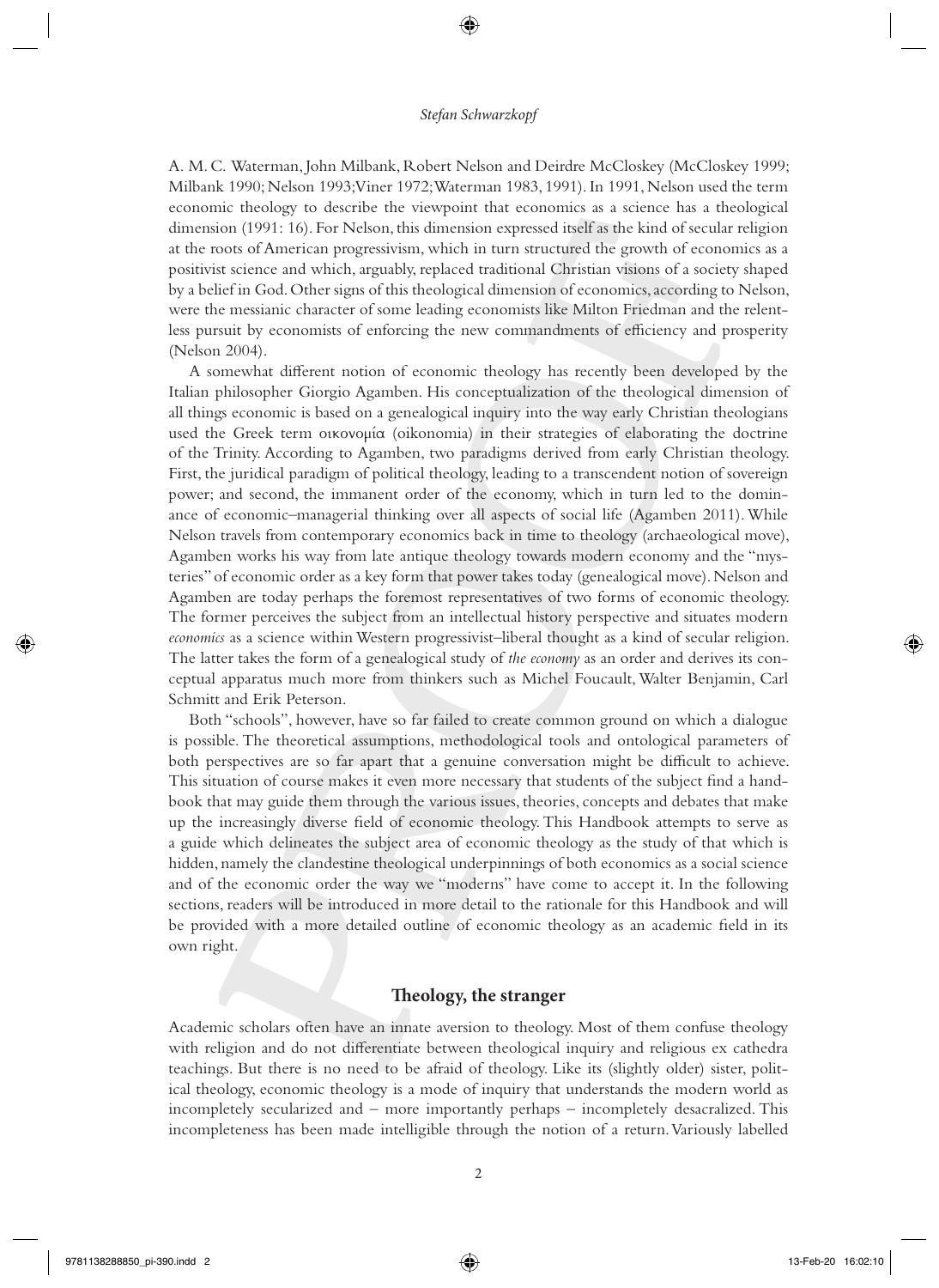❀

as the "return of religion", the "return of God" or the "return of theology", these returns are presented by some as dangerous and by others as harbingers of messianic deliverance. At any rate, the idea of a *return* links both economic and political theology to a foundational European myth, namely that of the heroic homecoming ( νόστος) of Odysseus to Ithaca. The alleged return of religion, theology and of God has become one of the most central tropes of our times (Flanagan 2003; Hyman 2004). Yet, it is also a problematic one since this trope was in itself a reaction to highly visible political events, namely the attacks on the World Trade Centre in September 2001 and later the rise of the Islamic State during the civil war in Syria and Iraq in 2014.

The underlying danger in representing theological inquiry as a "homecomer" is that it gives the impression of a *sudden* return of political sacrality into a world that understood itself as modernized and secular (Habermas 2008; critical: Flood 2019; Tambar 2016; Taylor 2007). Anyone with a hint of historical knowledge will remember that this modern, secular world has been at the same junction before. In 1979, the Iranian shah fell and made way for politicized Islam at the state level; the mujahideen formed in Afghanistan in response to the Soviet invasion; and in the United States, the Baptist minister Jerry Falwell founded the Moral Majority, a pressure group that helped establish the Christian Right as the dominant force in American politics today. The year 1979 is thus seen today as one of the most important watershed moments of the twentieth century (Sloterdijk 2010 : 217). Some historically more aware philosophers and sociologists of religions have therefore wondered whether religion ever "left" in the first place (Sloterdijk 2013: 1–3). Most prominently perhaps, the British sociologist of religion David Martin already rejected the universalizing elements of the secularization thesis in the late 1960s (Martin 1969). More recently, the German sociologist Hans Joas similarly argued that the notion of a disenchanted modernity itself needed disenchantment (Joas forthcoming ).

These debates are of tremendous importance for economic theologians who often research the mundane as opposed to the glorious. Where political theology investigates matters of statecraft, sovereignty, office, dictatorship, genocide, revolutions, warfare and terrorism, economic theology focuses much more on organizational-, work-, managerial-, consumption- and finance-related issues. Economic theology springs into action when it makes things visible that remain invisible to others, such as the case of the American media entrepreneur Casey Neistat, who tattooed the commands "Work Harder" and "Do More" on the skin of his wrists and arms (Sawa 2019). Such tattoos are an embodiment – literally – of the Protestant work ethic as it was described most famously by Max Weber in 1905 (Weber 2002 ). The command to "work harder" is *theologically* significant since it does not simply call on followers to get rich quick. Rather, working harder means to live more intensively the realization that one is "in the world but not of the world". This specifically theological concept underpins all modern work ethics and as such has never disappeared or "returned".

Whatever the differences between political and economic theology might be, both forms of inquiry start with the assumption that in a world that perceives itself as "obviously" secularized, theology will always be a stranger, a *xenos*. This stranger is decidedly not an Odyssean homecomer. For Homer, the gods were strangers; they never went away, but instead appeared in various disguises in venues as they pleased. As Alfred Schütz argued, the stranger cannot simply "recur to the memories of his past". This impossibility renders the stranger more open- eyed on his journeys and more objective than the homecomer (Schütz 1944, 1945: 369).

### What is economic theology – a definition

Methodologically speaking, economic theology often begins with an investigation of the *historical* emergence of modern forms of economic theorizing and economic organizing. It then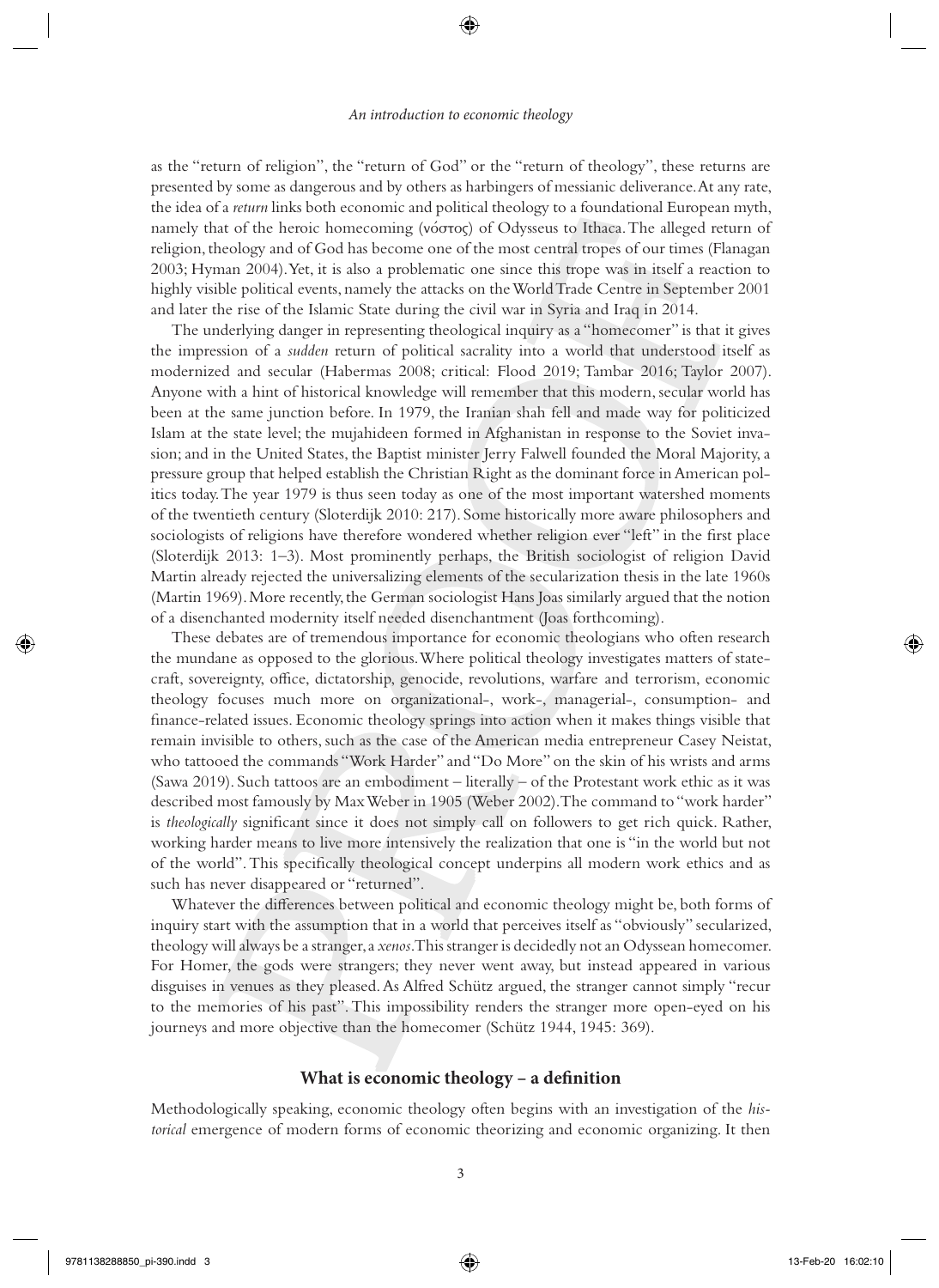❀

progresses to the empirical study of social modes in which the sacred is activated within the seemingly profane realms of management, production, consumption, finance and entrepreneurship in the *contemporary* world. Comprising historical and contemporary, and theoretical and empirical elements, economic theology can thus be defined as follows:

It is the study of the forms of interaction between theological imaginaries on the one hand, and economic thought and economic– managerial practices on the other, both past and present. It identifies explicit and implicit theologies inherent in economic concepts, institutions and practices as well as the role of economic terminology within theological thought, both past and present.

Economic theology is thus not merely the study of religious teachings "about" economic problems. Economic theology understands the economic/ economy and the theological as intimately connected rather than as separate subjects. Genealogically, as the chapters in this Handbook show, economics and theology emerged out of the same matters of concern. Following Figure 1.1,<sup>1</sup> I argue that economic theology does not only study how theological concerns influenced economic thinking, but also how political-economic concepts shaped core theological institutions and concepts over time. Devin Singh, for instance, has shown how practices of coinage influenced late antique theological discussions of man "being made in the image of God" and, specifically, the ransom theory of atonement (Singh 2018). A similar move was employed by Jan Assmann, who showed how Jewish and later Christian notions of God's covenant emerged from Egyptian and Babylonian (commercial) contract law and the law covering the treatment and sale of slaves (2018: 204–52). Thus, Assmann turns Carl Schmitt's dictum on its head: before theological concepts became political– constitutional concepts in the process of secularization, these very theological concepts were themselves crafted out of political– economic practices that prevailed in ancient Assyria and Egypt (Assmann 2000).

The shape of these continuous interactions  $-$  the secularization of theological concepts and the theological elevation of political– economic and juridical concepts –can be described in terms of analogy, homology and resonance. The analogy between political– economic and theological concepts, that is, their often striking family resemblances, can be used as a methodological entry point into economic–theological research (Dean 2019: 15–16). Systematic analogical analysis,



*Figure 1.1* The process of economic-theological research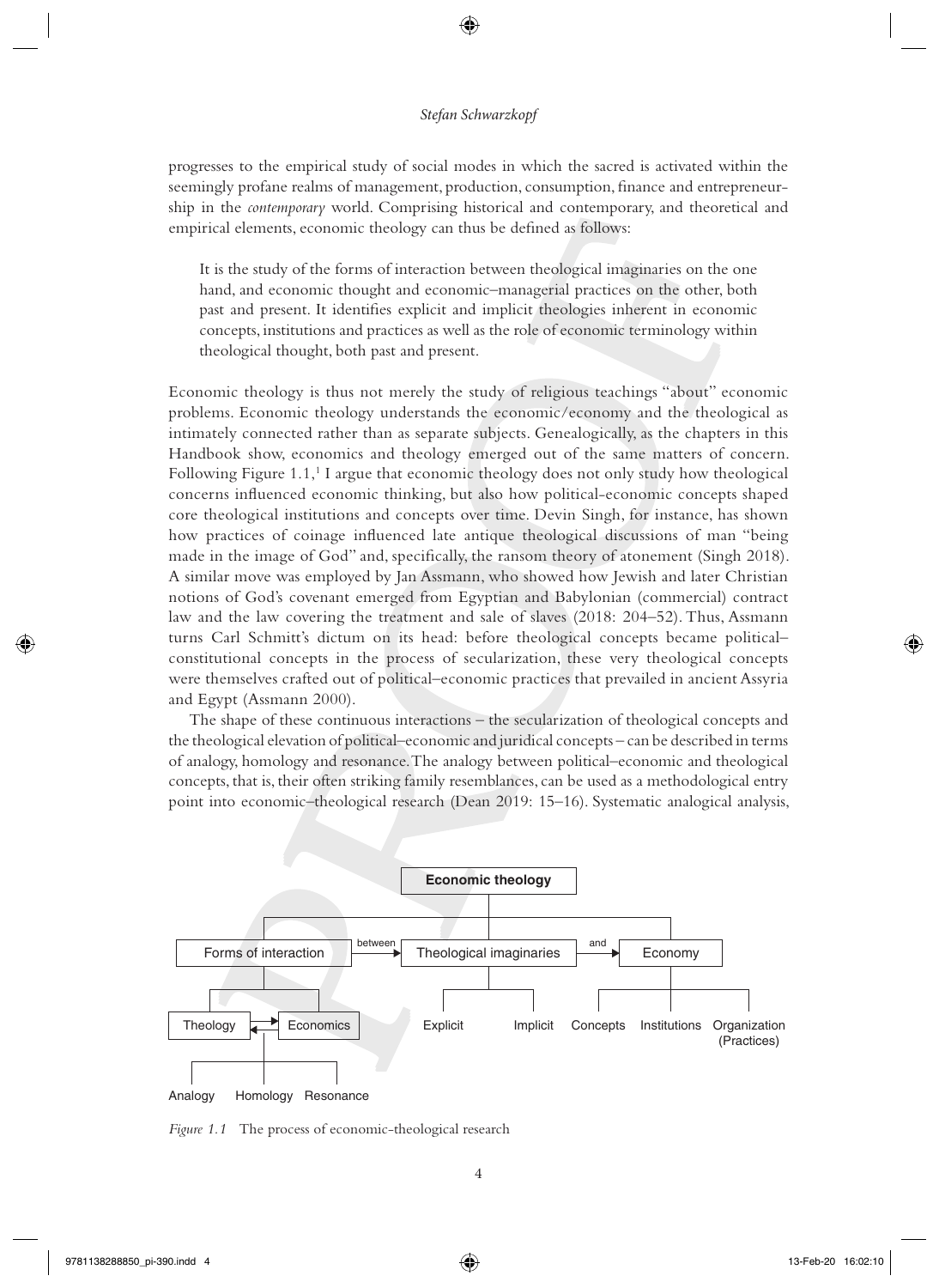❀

for example, underpinned Schmitt's famous thesis that all political– constitutional concepts were ultimately secularized theological concepts (Schmitt 2005 [1922]: 36). The homology, by contrast, points at "moments of coemergence" of theological and economic concepts, institutions and practices (Singh 2018: 17). Seen from this perspective, it is ahistorical to argue that money has become "our new God" since money as an economic institution emerged in ancient sacrificial rituals in the first place (Semenova 2011) and theologians often took recourse to moneyrelated metaphors in order to make sense of guilt, debt, atonement, death and sacrifice.

Homologies often require and drive the ideological integration of power and theology. But the relationship between the political and the theological can also be imagined in terms of what affect theorist William Connolly has called a "resonance machine". In his work *Capitalism and Christianity, American style*, Connolly moved beyond the familiar narratives of right-wing Christianity emerging from capitalism or vice versa, and instead interpreted their relationship in terms of affective affinities that allow evangelicalism and capitalism to jointly form a heterogeneous, but not fully integrated, assemblage of feelings, practices and concepts (Connolly  $2008:11-13$ .

When studying the theological underpinnings of economics and the economy, we also need to differentiate between *explicit* and *implicit* theological imaginaries. The former include forms of banking and finance that, for example, are explicitly based on theological assumptions inherent in *muamalat*, the body of Islamic commercial and civil law. An example of more implicit theology is the widely noticed secular– evangelical, eschatological enthusiasm of Silicon Valley entrepreneurs, who often aim at nothing less than the end of death and the creation of a race of human terminarchs (Laughlin 2018; Geiger forthcoming). As regards "the economic", we need to diff erentiate between the modes of thought that become crystallized into *economic concepts*; second, *economic institutions* as abstract and/or concrete entities that are governed by law, customs and values, such as competitive markets, the banking system, fiat money, property rights, contracts and gendered occupation patterns; and finally the practices we subsume under the term *economic organizing*, that is, groups of people gathering to achieve a particular purpose, such as accounting, marketing or instigating a revolution.

In the words of two authors in this Handbook, economic theology provides an opportunity to consider the mundane–immanent and the transcendent commitments of particular economic concepts and practices "simultaneously and systematically" (Buzzanell and Berkelaar, in this volume). In order to pursue this *simultaneousness*, economic theology pushes genealogical inquiry backwards into the historical space before the original distinction between theology and economics as separate disciplines. In other words, economic theologians of course read the contemporary world in terms of clashes between and co- adaptations of economics *and* theology. But they also ask to what extent we might understand economics *as* a form of theology (Waterman 2002). In this Handbook and elsewhere, economic theology has begun to interpret economics and theology as inseparable, and economic reasoning as always also structured by theological concepts. This is in itself nothing radically new: Paul Tillich once argued that Karl Marx should be understood as the most successful theologian since Martin Luther (Yip 2010: 17–18; similar in Tawney 1964 [1926]: 120). And Marx himself, in turn, found in Luther a precursor of his own economic critique of monopoly capitalism (Hinlicky 2017). But, to this day, there has been little *systematic* analysis of the direct theological work that economic theories do. This Handbook aims at providing an entry point to such systematic work.

To achieve this aim, economic theology first needs to be differentiated more clearly from "economic ethics". Too often, unfortunately, theology is reduced to a form of (normative) ethics. Yet, theology constitutes a form of inquiry that is as much about the ontological status of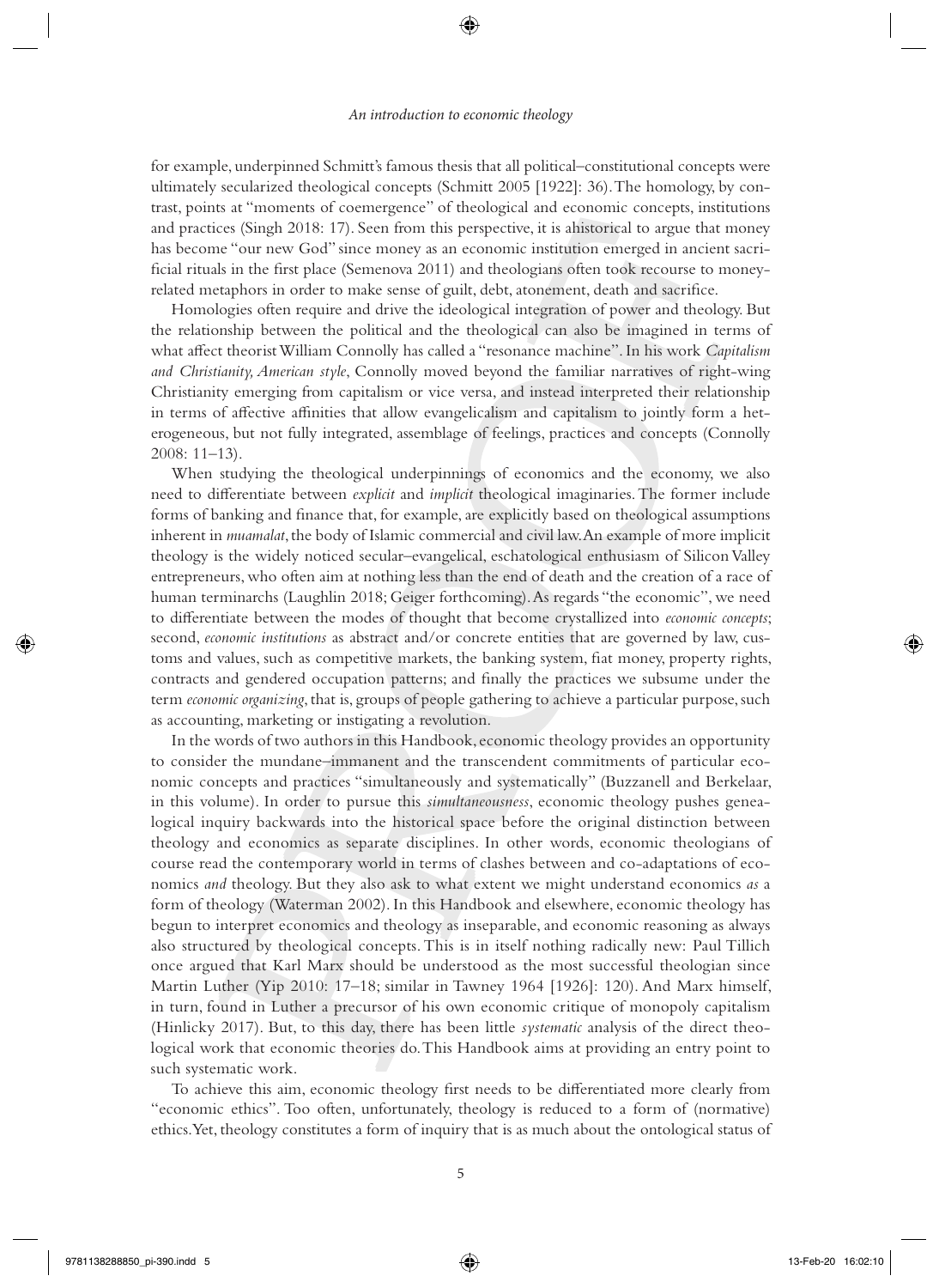❀

things encountered in the world and about ways of knowing them, that is, epistemology, as it is about moral principles and concepts of conduct. Theology has analytic, systematic, constructive and critical elements that go much beyond the study of normative behavioural principles as laid out in sacred texts (Jones and Lakeland 2005 ; Kaufman 1995 ). In order to discuss ethics (or indeed, to "have" an ethics and "be" ethical), one does not need to privilege theology. Most economic and business ethics textbooks that are used in university classrooms do happily without even the mentioning of theology (Crane and Matten 2016: 91), or at best they make marginal use of it (Dutt and Wilber 2010: 37; Wight 2015: 49). A framework that reduces theology to ethics is ultimately in danger of confining itself to a descriptive analysis of what religious authorities say and have said about particular economic issues, such as poverty, property, wealth and inequality. But religion and theology are not the same.

Nor is theology synonymous with spirituality. Again, in order to experience the world as enchanted, and in order to research such experiences of ultimate or sacred meaning, one does not necessarily need training in theological concepts. What's more, contemporary definitions and understandings of "spirit" have come to pit the very idea of the spiritual against more collective forms of organized religion (Wong and Vinsky 2009). Spirituality is the form in which the sacred is permitted to exist in the modern world of flexibility, autonomy and selfmotivation – but with that permission comes a privileging of individual over collectively organized experience of the sacred.

Finally, economic theology is not to be confused with the economics of religion, a field within economics that applies its methods and conceptual tools to study religions in terms of supply and demand. It defines religions as a "club good" and studies the "competition" between churches and denominations in pluralist societies along the lines of monopolies versus markets for spiritual "services". Religious identity then becomes a matter of material and psychological "pay-offs" (Iannaccone 1992; McCleary 2011). The separation of economic theology from the economics of religion is significant since the latter, rather than problematizing and unpacking economic concepts, often uncritically applies them to religions in a move that has been labelled "economic imperialism" by some commentators (Fine and Milonakis 2009). Moreover, this form of economics, too, tends to collapse theology and religion without conceptually differentiating them. Thus, it only works to strengthen the modernist, binary dichotomy of economy and theology as separate fields.

### **A new god?**

Reading economics and economy through the lens of theology  $-$  not ethics, not spirituality –and even *as* a form of theology should not be understood to mean that economics can simply be reduced to being "nothing but" a theology or being merely a "new religion". The possibility that the market, money or economic growth came to "replace" God is still central to most inquiries that align themselves with economic theology ( $Cox 2016$ ; Eisenstein 2011; Gustafson 2015; Lazzarato 2012: 32; Nelson 2001; Rapley 2017; Wariboko 2008). Recently, however, economic theology has begun to move beyond mere analogizing between money and God, economists and priests, banks and temples, economic science and religion, GDP and faith, and so on. Overcoming the analogist trap requires a closer reading of the replacement metaphor as a form of rhetoric. A closer look reveals that the metaphor of the "new money-God" and the "capitalist religion" has very early intellectual origins but comes in different versions, namely the argument that (1) capitalism was formed *by* religion; (2) that capitalism is a *new* religion; (3) that capitalism is the *wrong* religion; and (4) that capitalism is in fact the *better* religion.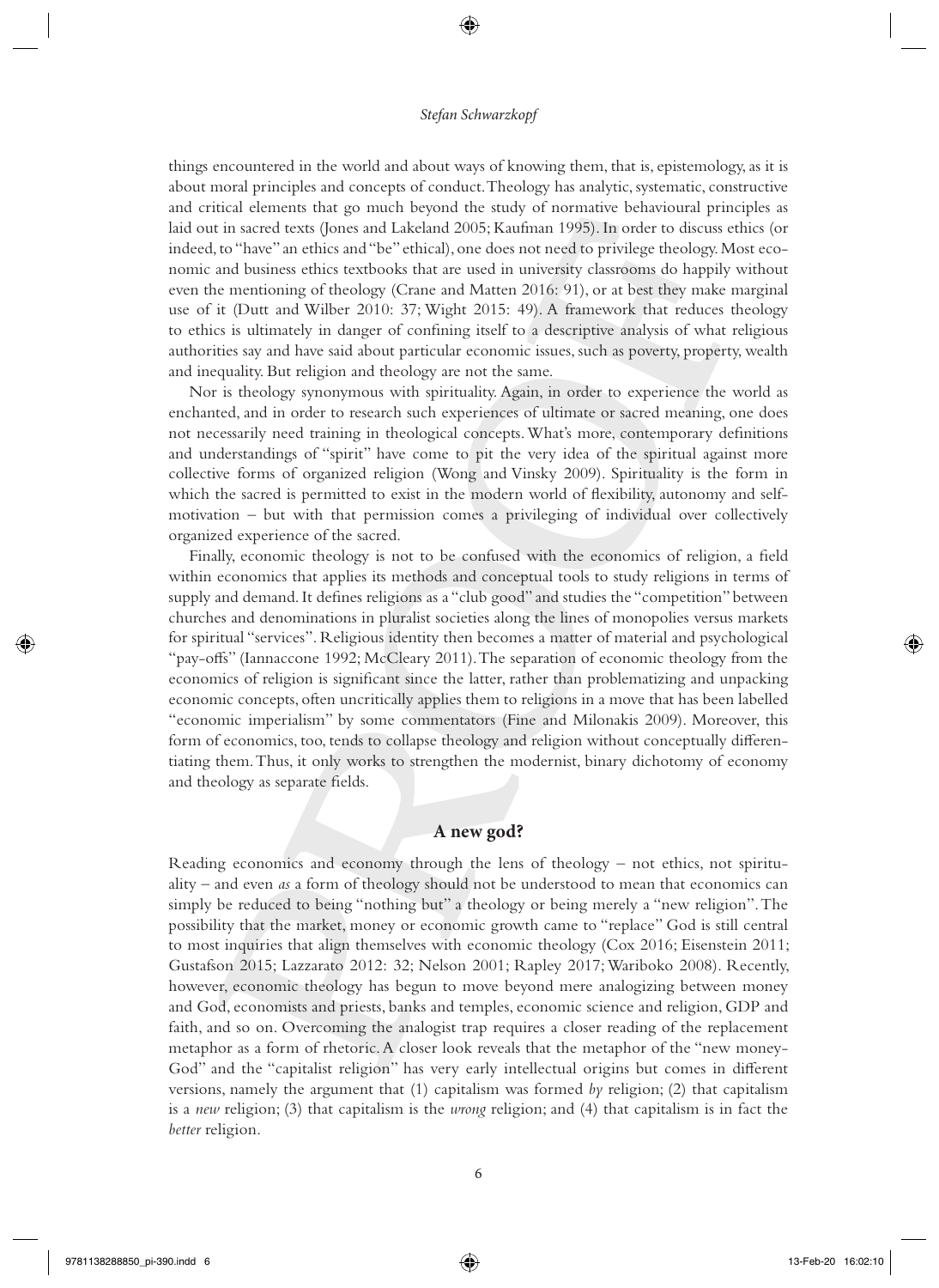❀

- (1) The first version capitalism as formed *by* religion can be found fleshed out in Max Weber's thesis of the "elective affinity" between the ethics of Protestant sects and the organized pursuit of profit, an affinity which in turn rendered worldly pursuits a holy enterprise based on God's "calling" (Weber 2002 [1905] ). Some years after the publication of Weber's work, the English economic historian R. H. Tawney ( 1964 [1926] ) argued that Protestant morality had an enormous impact on the separation between morality and trade.
- (2) Writing at around the same time as Tawney began to form his ideas, the German philosopher Walter Benjamin penned a very short essay in which he argued that capitalism was not so much the birthchild of a specific Protestant ethics but had *in itself* become a new religion – and one that was significantly different from traditional monotheistic religions. For Benjamin, capitalism had morphed into a pure cult, *without* God and *without* theology. Withholding the hope of redemption and the promise of salvation from its adherents, capitalism instead increased the sense of guilt and indebtedness. In this religion, there was no weekday; every day was a feastday (Benjamin 1921).
- (3) Many have followed in the footsteps of Weber, Tawney and Benjamin, and most of them have arrived at the interpretation that if capitalism was indeed a religion and economics its textual base from which the gospel of efficiency and growth was preached, then it must be the wrong religion – one that leads to exploitation, growing conflict between rich and poor, and the destruction of the natural world. A very influential voice in this regard was the German-American Protestant theologian Paul Tillich, who identified demonic and diabolic aspects in capitalism (Tillich 1936; Deutschmann 2019: 91; Yip 2010).
- (4) Calling capitalism a religion is a two-edged sword since metaphors can backfire and provide ammunition to those that were initially targeted. One of the most dexterous catchers on the baseball field of theological insults was the Catholic economic philosopher Michael Novak, who initially had studied to become a priest. Novak's most important counterblast was to *recover* theology in the name of free-market economics. In his 1982 *The Spirit of Democratic Capitalism*, Novak argued that "the spur of competition" was very much in line with the message of the Gospel (Novak 1982: 348; Long 2000: 13-21).

### **Economic theology: polemic or method?**

It is difficult to make out clear lines in the intellectual wars over the theological meaning of capitalism. It has become almost a cliché to associate the defence of capitalism with American Protestantism (Connolly 2008) and the defence of the global poor with critical Catholic voices, such as that of Gustavo Gutiérrez (1973). But it is interesting to see that many critical voices against the vices of capitalism are actually American Protestants of European descent (Paul Tillich, Robert Nelson, Scott Gustafson, Harvey Cox –although Cox is said to have a strong Catholic element in his theorizing: see Greeley 1973 ). The theological defence of market, mammon and money, by contrast, is equally often mounted by Catholics of European and American origin (Friedrich Hayek; Michael Novak; Woods 2015). In the midst of these debates, economic theology is in danger of degenerating into a polemic slogan. This was not always the case, though. Until the late nineteenth century, "economic theology" was a descriptive term that related to dogmatic teachings about the nature of the Trinity. Since Saint Paul and then the Church Fathers had explained the Trinity in terms of an *oikos*, an estate or household, economic theology became the dogmatic umbrella term under which Trinitarian theories were taught to aspiring theologians (Meeks 1989: 92–7; Placher 1983: 90–4).

It was French and German anti- Catholicism of the late nineteenth century which reassigned the concept to the space of political controversy. In the age of secularization, "economic

9781138288850\_pi-390.indd 7 13-Feb-20 16:02:10

</del>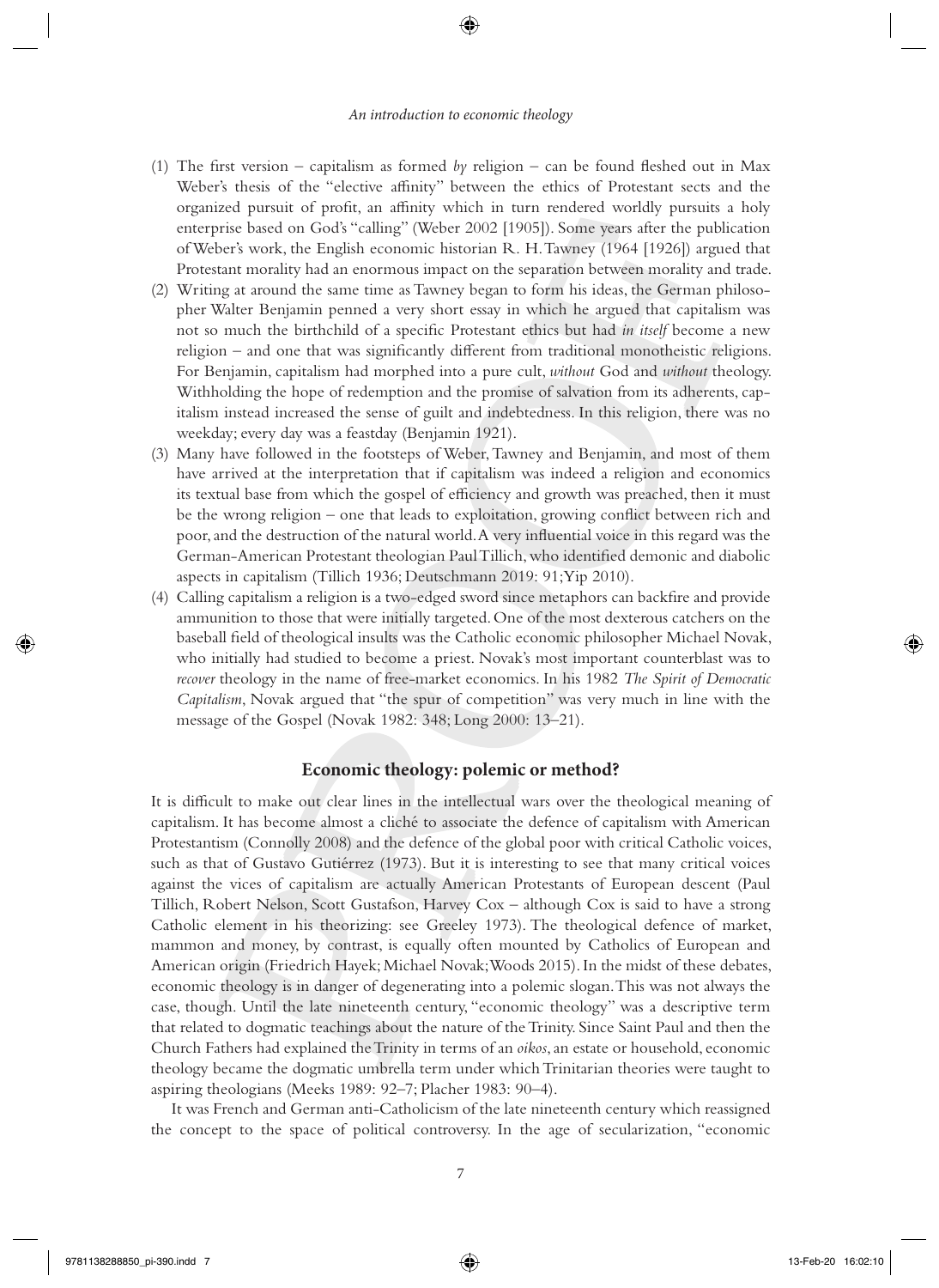◈

theology" became synonymous with the ideological recklessness of the political opponent (von Hoensbroech 1895 : 26). In 1917, the great critic of American capitalism, Sinclair Lewis, used the term in his novel *The Job*; in 1930, two American criminologists talked about "economic theology" when referring to the greed and materialist short-termism of young offenders on the streets in Grand Forks, North Dakota (Reinhardt and Harper 1930: 375). In the 1940s, the German Liberal economist Alexander Rüstow, member of the Freiburg School of Economics and originator of the term "neoliberalism", declared that liberal capitalism had a particular pantheistic economic theology ( *Wirtschaftstheologie*) which was responsible for its overreach and decline (Rüstow 1945: 4). Significantly, the Nazis, from whom Rüstow had to flee to Turkey, used the term at the same time when signalling their distrust of financial experts. In January 1939, Adolf Hitler himself ridiculed foreign "financial and economic theologians" for repeatedly predicting a breakdown of the German currency (Hitler 1939 : 36). From the 1950s and 1960s onwards, the concept became part of the battle vocabulary of the New Left (Galbraith 1952: 17; Nicolaus 1970: 13), until in the late 1970s the concept was reappropriated in an affirmative sense by the New Right (Novak 1977).

Thus, economic theology is in danger of being reduced to an anti- or pro-capitalist polemic if all it does is to call out the existence of new gods and new religions, and if it is not able to define itself as a critical *method* (Bartel and Hulsether 2019: 585–6). As a method, economic theology helps identify both explicit and implicit theologies inherent in economic concepts and practices, which mainstream social science approaches that focus on individual choices and social institutions often fail to see. This also means that "having" and "doing" economic theology are not the same. Some economic theology consists of economists and economic systems making *explicit* references to theological statements and/ or religious belief systems. That is, they "have" a particular economic theology. This is the case for instance in Islam, which has an explicit economic theology that deals with interest rates, inheritance, contracts, property titles and taxation levels (Hassan and Lewis 2014 ). Other economic systems can be characterized by a more implicit economic theology. This is the case when economists surgically remove concepts from the connective tissue of the theological context within which they emerged, such as was the case with particular theological understandings of money, debt, market, economy, poverty and order. As various chapters in this Handbook show, originally theological concepts were often deliberately and purposefully secularized by political economists and philosophers, which means they were taken out of the hands of the universal Church and reappropriated for similar purposes of social- political governing. The genealogy of economy and the history of economics as a science is not only characterized by the secular (re)appropriation of theological concepts. In equal measures, there existed struggles between concepts and their direct counter- concepts, such as the shift that occurred in the economic imagination during the nineteenth century from "wealth" to "scarcity" (Waterman 2004: 219).

When Rüstow decried the "mistaken sub-theological pseudo-universalism" of classical liberal economic thought (1942: 278), and when Robert Nelson, Anthony Waterman and Paul Oslington talk of the "implicit theology" of economics (Nelson 2001: 70, 76; Brennan and Waterman 1994: 255; Singh 2011; Oslington 2000: 37), they mean that the afterlife of originally theological conceptualizations in modern economic thought needs to be made the subject of a *research programme* in its own right. This Handbook helps establish precisely this research programme. An economic theology that moves beyond idol bashing will necessarily focus more on the *structure* of engagement of agents with matters economic rather than simply assume that money, growth and so on, are the *object* of their faith. Thus, economic theology also needs to upgrade from its current focus on texts, such as biblical teachings, papal encyclicals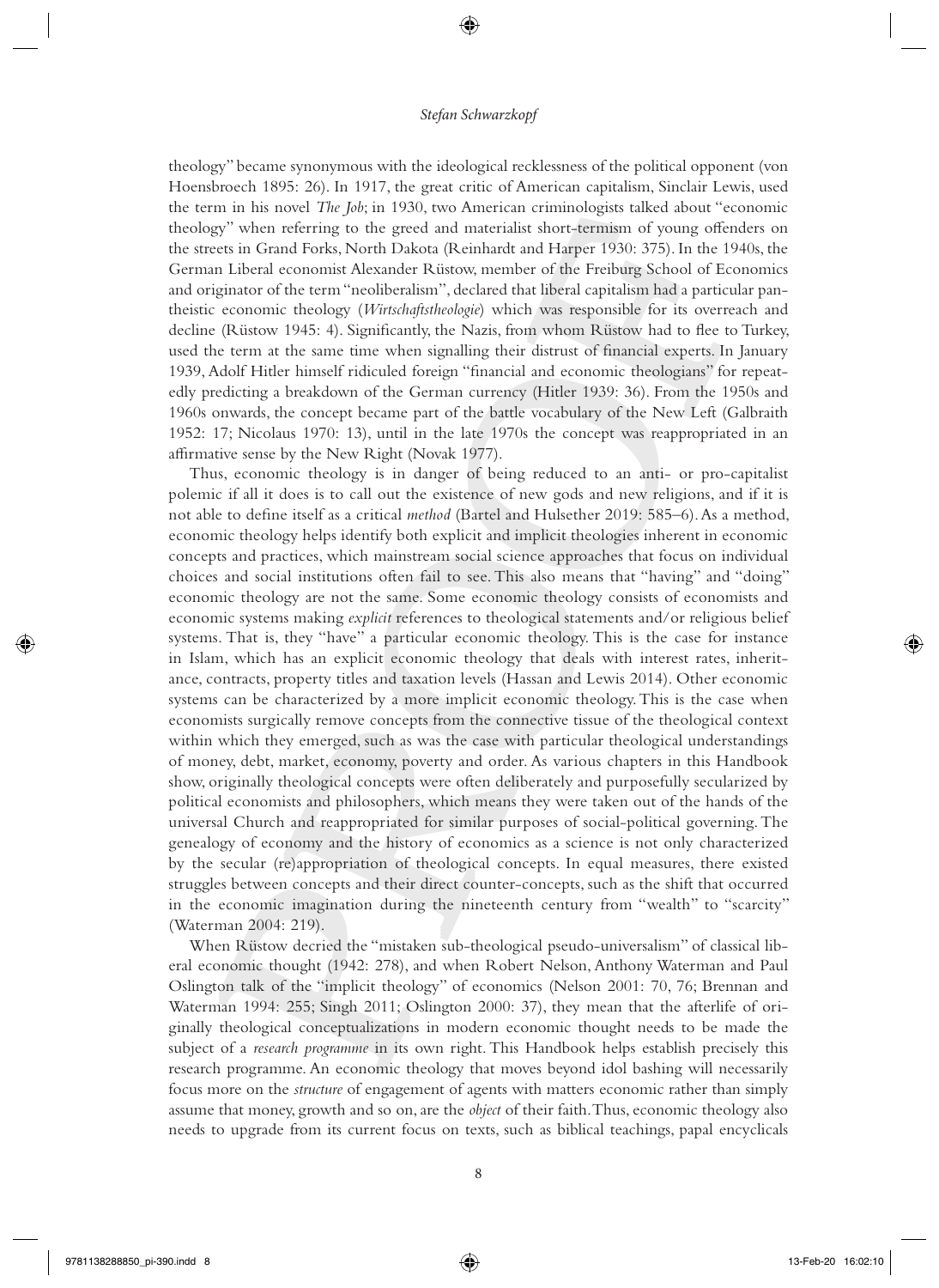### ❀

#### *An introduction to economic theology*

and economics textbooks, and include much more the study of economic practices as they are observable in fields such as finance and accounting, consumption, work, market exchange, entrepreneurship and innovation. It is these fields of practice as well as their underlying concepts which in their totality make up what we call "economy".

### **House and home – concepts and practices**

For economic theologians it is significant that the very concept of "economy" became transferred from late antiquity to the Middle Ages and eventually the modern period as a theological concept. During the second and third centuries AD, theologians used older Greek notions of managing families and household wealth ( *oikonomos* and *oikonomia*) to explain the functioning of the Holy Trinity of God Father, God Son and Holy Spirit, and of God's plan for salvation for mankind (Agamben 2011; Dean 2013: 165–95; Leshem 2013 and 2016; Meeks 1989: 15– 27; Milbank 2017). "Economy" did not lay dormant as a secular concept: in the early thirteenth century, the French Dominican friar Vincent of Beauvais defined ars oeconomica as a practical science of managing both the persons and the objects (wealth) of a household. But since *oikonomia* was always connected to the idea of dominion and sovereignty over a house and as such separated from *mercatura* as the science and practice of commerce and market exchange, it remained firmly within the theological frame that it had been given earlier by the Church Fathers (Arienzo 2018; Tribe 2015: 15–47). To this day, the catechism of the Catholic Church explains the Trinity and the workings of God towards man (salvation) in terms of an "economy" (Catholic Church 1997: 304).

This is important for two reasons. First, most histories of economic thought often briefly mention Xenophon and Aristotle, and then cold- start their narratives with Adam Smith, as if the 2,000- odd years of intellectual history in between did not matter. Second, the role that economy has obtained today as the realm in which a quasi- providential plan of improvement and growth unfolds itself  $-$  if left alone by obnoxious bureaucrats  $-$  can only be understood if one recognizes the *theological transformation* this concept experienced. This insight, in turn, calls for a theological genealogy. This genealogy is needed since, as argued by Margaret Schabas, Timothy Mitchell and others, the concept of "the" economy did actually not exist in antiquity (Schabas 2005). The adjective "economic" was used for issues of management and resource allocation. Economy as a noun was used in the sense of thrift: a "good economy" meant that resources were used wisely and not wasted.

In his seminal paper "Fixing the Economy", Timothy Mitchell ( 1998 ) argued that our contemporary concept of "the" economy as a self- contained but virtual space that is separate from other spheres of life only emerged in the middle of the last century. Before that, policies would have made sense as being good or bad for foreign trade, consumer spending, employment rates and so on, but nobody would have understood the phrase that something can be good or bad for "the" economy. According to Mitchell, it was the invention of systems of national income accounting which provided numbers that made "the" economy visible. It was in that moment that the slow transformation of the concept of "economy" from private (household) to public governance reached its apex. This transformation was set in motion when *theologians* began to move the term from a family- related and managerial to a religious- Trinitarian context (Agamben 2011: 35–50).

The work of Schabas and Mitchell also shows that political- economic practices (in this case national income accounting) and conceptualizations ("the" economy) co- develop each other in a logic that the German conceptual historian Reinhart Koselleck summarized as follows: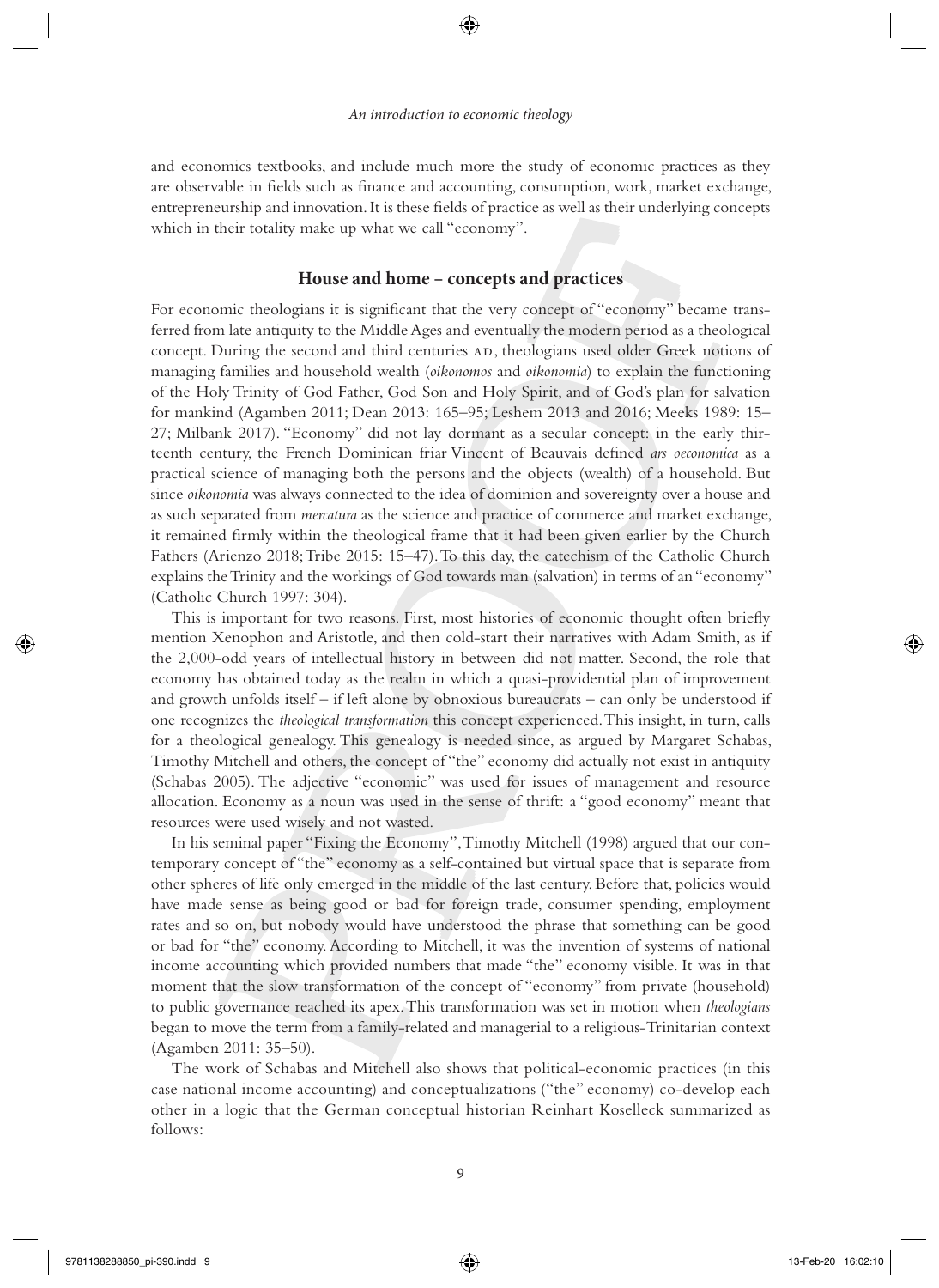↔

Without common concepts there is no society, and above all, no political field of action. Conversely, our concepts are founded in sociopolitical systems that are far more complex than would be indicated by treating them simply as linguistic communities organized around specific key concepts. A "society" and its "concepts" exist in a relation of tension.

 *( 2004 : 76)* 

As the chapters in this Handbook show, it is not just concepts but also specific practices of finance, management and industrial organization that are of theological origin, and which then traversed from the sacred to the profane world. Empirical theology as a method (Cartledge 1999 ) is needed to study to what extent these practices actually *retained* their sacred character, rather than becoming profaned on their journeys from monastery to market. The practicerelated aspects of economic theology as a form of inquiry are also relevant when they touch upon the widely noted *performative character* of economic- theological reasoning. Economic theology, like scientific method in general, is not always a value-neutral activity in the pursuit of pure knowledge. The element that hustles all human knowledge towards political decision is present in economic theology, and there is no economic theological work out there that does not position itself one way or another with regards to political alternatives of individualism or communitarianism. Virtually all economic- theological intellectual analysis in the past was undertaken in order to either critique or prop up capitalism and its various alternatives. The reason why Karl Marx, Max Weber, Walter Benjamin, Richard Tawney, John Maynard Keynes, Amintore Fanfani, Alexander Rüstow, Jacob Viner, Friedrich Hayek, Murray Rothbard and Michael Novak cared to read Scholastic manuscripts, Martin Luther's tracts and *Rerum Novarum* was to anchor their own interpretations of capitalist economy. In the case of these scholars it can be shown that their economic theologies directly influenced what became major schools of post- war political economy (socialism; Keynesianism; Christian Democracy; Ordoliberalism; neoliberalism).

### **Economic theology – a user's guide**

A defining moment for the fate of these different schools came in the second half of the 1970s. At one moment during that time, the daughter of a Lincolnshire Methodist preacher began a political revolution by brandishing the work of a Catholic neo-Thomist economic philosopher with the words "This is what we believe". This episode in summer 1975, as has been widely reported, refers to Margaret Thatcher slamming a copy of Friedrich Hayek's *The Constitution of Liberty* on the table at a meeting of the Conservative Research Department, when a staff member dared to suggest that the Conservatives believed in a middle way between state socialism and unfettered Manchester-style capitalism (Ranelagh 1991: ix). Such events cannot be dismissed as marginal. They are central to our understanding of the modern era – or rather, of how exactly it is that we are still medieval (Schmitt 2008 : 117– 30). This Handbook aims to be a handrail for those interested in what precisely has happened to us since that summer of 1975.

In Part 1 of this Handbook ("Theological concepts and their economic meaning"), key theological concepts will be used to illustrate the nature and scope of inquiry that today is known as economic theology. Readers will learn how particular economic activities and aspects of economics as social science can be understood better if they are analysed in terms of these essentially theological concepts.

In Part 2 ("Economic concepts and their theological anchoring"), readers will be introduced to the theological origins and inheritance of major concepts like money and debt in order to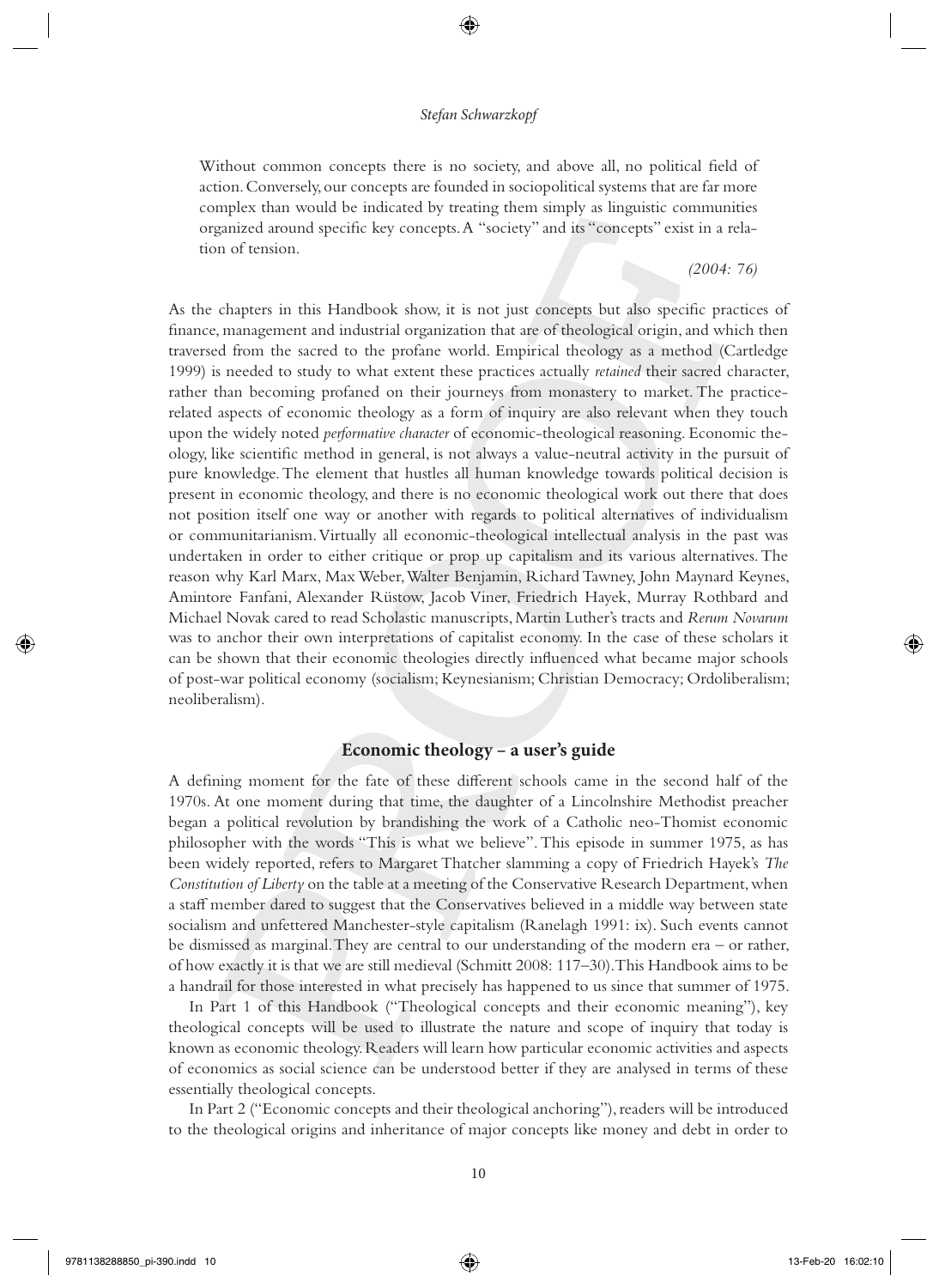❀

understand how the relentless, rational pursuit of profit can be interpreted in terms of a secular sacrality. This section analyses economic concepts that dominate the structural ways in which a capitalist economy enters and then formats the lives of people.

Part 3 ("Society, management and organization") focuses more on the practical side of the relationship between society and social concepts on the one hand and economy and business on the other. A number of chapters in this section take readers inside one of the archetypical institutions of modern capitalism, the firm, while others deal with the presence of theological issues in media and consumer culture.

In Part 4 ("Genealogy of economic theology"), the authors discuss theological aspects of the unfolding of economic thought and economic practices in, speaking at large, the Western world. Contributors introduce readers to the origins of economic theology in the three Abrahamic religions of Judaism, Christianity and Islam. The second part of this section is then dedicated to the religious- theological underpinnings of major schools of economic thought.

In the final Part 5, "Exit", Aaron Pitluck provides not so much a conclusion and closure but rather a path out – an exodus – into a world that is actively building "one of the world's largest projects in economic theology", namely Islamic banking and finance. Much has been written about this subject in recent years, and Pitluck uses evidence from his own anthropological field studies to show how research in economic theology can be given an empirical turn.

Attentive readers will find that the framework of this Handbook is overtly "Western", a focus which is not unproblematic. Non-Western economic systems have an underlying theology in the same way as non-Abrahamic religions have often highly reflective viewpoints on economic matters. An updated edition of this Handbook will need to include these perspectives. Equally, an updated edition will need to include aspects of feminist and queer economics and theology. No compendium can ever be complete: neither in the range of its perspectives it offers, nor in its substantial content. Chapters on "Apologia", "Apocalypse", "Service" and "Welfare", for example, were initially commissioned but could not be included in the current Handbook edition.

### **Further sources for students of economic theology**

Students of economic theology can use this Handbook to explore a growing and intellectually stimulating academic research field. In addition to this Handbook, economic theology also benefits from a number of other overviews that provide students with useful material. Among them are handbooks on the economics of religion (McCleary 2011), the sociology of religion (Beckford and Demerath 2007; Clarke 2008; Dillon 2003; Fenn 2003), and the adjacent field of political theology (Hovey and Phillips 2015; Scott and Canavaugh, 2019). Perhaps most closely related is Paul Oslington's *Oxford Handbook of Christianity and Economics* (2014). Oslington is also the editor of a number of text collections and re- editions which are highly recommended here to the aspiring student of economic theology (Oslington 2003; Oslington, Williams and Hirschfeld 2018), as is in general the work of Kathryn Tanner, A. M. C. Waterman, John Milbank, Mary Hirschfeld, Mitchell Dean, Daniel K. Finn; the 2004 edited collection *Having* by Schweiker and Mathewes ( 2004 ); Demerath et al.'s *Sacred Companies* (Demerath, Hall, Schmitt and Williams 1998); Harper and Gregg's *Christian Theology and Market Economics* (2008); D. Stephen Long's *Divine Economy* (2000); Elettra Stimilli's *Debt of the Living* (2017), Kathryn Tanner's recent volume *Christianity and the New Spirit of Capitalism* (2019), and Eugene McCarraher's *The Enchantments of Mammon* (2019). The *Journal of the American Academy of Religion* recently carried a special "Roundtable" issue on capital and political economy (Bartel and Hulsether 2019). In addition, there are a number of handbooks available that touch upon

9781138288850\_pi-390.indd 11 781138288850\_pi-390.indd 11 781138288850\_pi-390.indd 14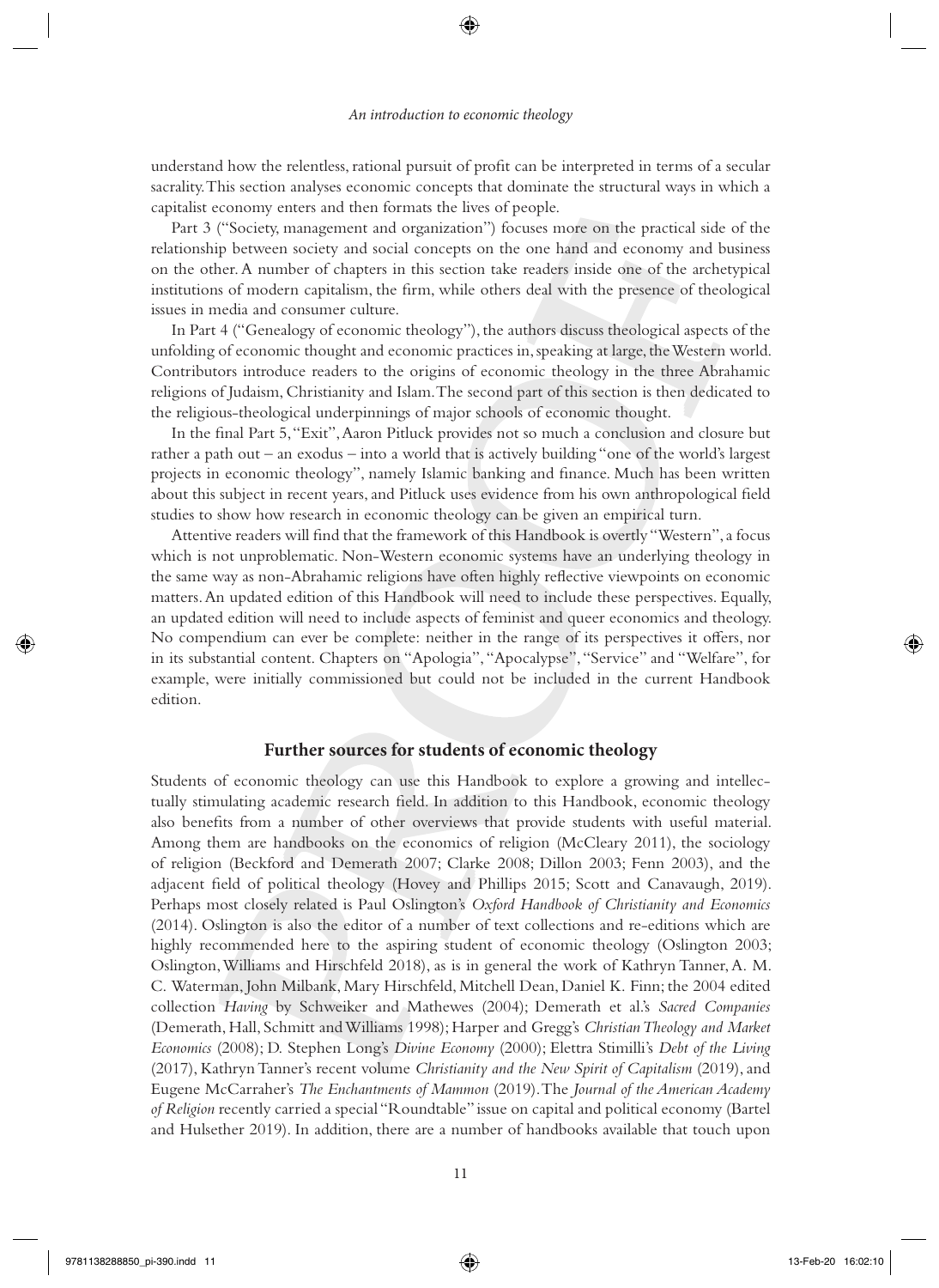↔

the relationship between economics and religiosity outside the sphere of Christianity (Hassan and Lewis 2014; Levine 2010). Some of the literature quoted here also makes the step to study economics and the economy in direct theological terms – rather than just in relation to specific religions.

The internet provides a number of useful sources for students new to the field. Among them are an online bibliography on Christian theology and economics compiled by Paul Oslington (Oslington 2012), and resources provided by the Center for Critical Research on Religion, run by Warren S. Goldstein. Journals that regularly feature economic- theological content include *Political Theology* (Taylor & Francis online); the *Journal of Management, Spirituality & Religion* (Taylor & Francis); *Social Compass* (SAGE); *Angelaki: Journal of Theoretical Humanities* (Taylor & Francis online); *International Review of Economics* (Springer); the *Journal of Markets & Morality* (Acton Institute); *Implicit Religion* (Equinox); *Critical Research on Religion* (SAGE); and the journal *Faith & Economics*, which is published by the Association of Christian Economists. Journals that are very receptive to economic theology also include *Theory, Culture & Society* (SAGE) and *Behemoth: A Journal on Civilization* (online). The online- based *Syndicate Network* regularly features review symposia of relevant works in economic theology, as do the online- based *Political Theology Network*, the *Immanent Frame* website which is sponsored by the Social Science Research Council, and the website of the Dutch *Moral Markets* project ( www. moralmarkets.org/).

In institutional terms, economic theologians are dispersed and have yet to create research centres similar to the Berkeley Centre for Religion, Peace and World Affairs at Georgetown University, which is heavily focused on political theology, and the Excellence Cluster on Religion and Politics at Münster University (Germany), which is probably the largest and most active of its kind in the world. Specialized conferences on economic theology ran in 2014 at Libera Università degli Studi Maria Ss. Assunta di Roma (LUMSA University Rome), in July 2017 at Copenhagen Business School (Schwarzkopf 2017 ), and in November 2017 at LUMSA under the title "Martin Luther's Heritage in Modern Economics and Social Sciences". A rarity even a decade ago, there are now regular sessions on religion and theology at business and economic history conferences. There is a dedicated "Religion and Economy Unit" at the American Academy of Religion, and an Interest Group on Management, Spirituality & Religion at the Academy of Management with almost 600 members to date. The Philosophy, Politics and Economics Society in the United States has begun to organize sessions on economy and theology, too. This shows that research clusters are slowly beginning to form, and a specialized research literature is emerging. This Handbook testifies to these very promising developments in economic theology.

### **Note**

1 Figure 1.1 builds on previous work by Nelson (1991, 2004), Connolly (2008), Singh (2018) and Dean  $(2019).$ 

### **References**

- Agamben, G. (2011), *The Kingdom and the Glory: For a Theological Genealogy of Economy and Government*, Stanford, CA: Stanford University Press.
- Arienzo , A.( 2018 ), " Household Management ". In: M. Sgarbi(ed.), *Encyclopedia of Renaissance Philosophy*, Cham: Springer. Online at: https://link.springer.com/referenceworkentry/10.1007%2F978-3-319-02848-4\_609-1 [Accessed 18 September 2019].
- Assmann, J. (2000), *Herrschaft und Heil: Politische Theologie in Altägypten, Israel und Europa*, München: Carl Hanser.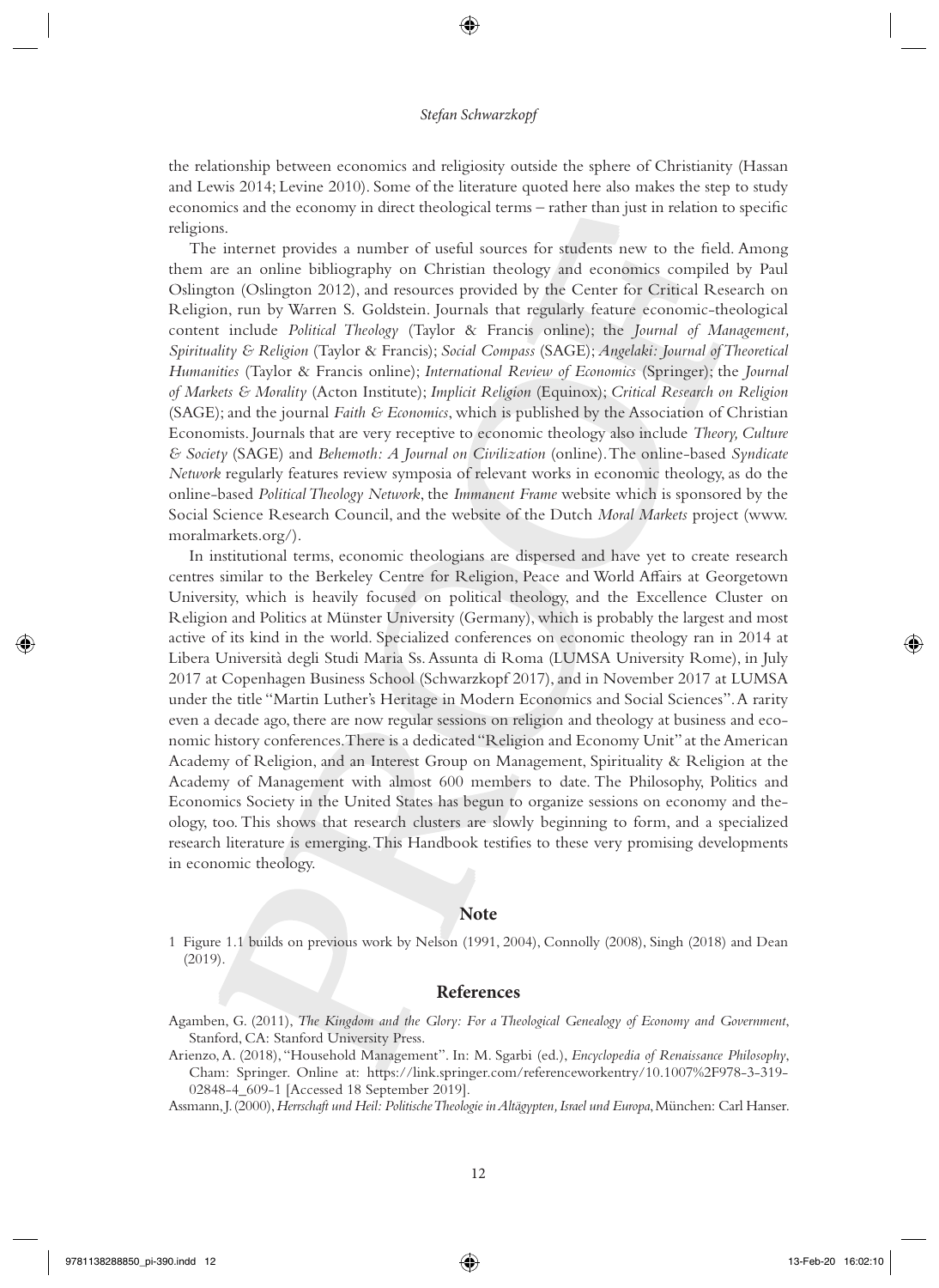↔

- Assmann , J.( 2018 ), *The Invention of Religion: Faith and Covenant in the Book of Exodus*, Princeton, NJ: Princeton University Press.
- Bartel, R. and Hulsether, L. (2019), "Introduction: Classifying Capital", *Journal of the American Academy of Religion*, 87 (No. 3): 581-95.

Beckford, J. and Demerath, J. (2007), *The SAGE Handbook of the Sociology of Religion*. London: SAGE.

Brennan, G. and Waterman, A. M. C. (1994), "Summary If Not Conclusions". In: G. Brennan and A. M. C. Waterman (eds.), *Economics and Religion: Are They Distinct?*, Dordrecht: Kluwer, pp. 249–57.

- Cartledge, M. J. (1999), "Empirical Theology: Inter- or Intra-Disciplinary?", *Journal of Beliefs & Values*, 20  $(No. 1)$ : 98-104.
- Catholic Church (1997), *Catechism of the Catholic Church*, 2nd ed., New York: Random House.

Clarke, P. B. (ed) (2009), *The Oxford Handbook of the Sociology of Religion*. Oxford: Oxford University Press.

Connolly, W. (2008), *Capitalism and Christianity, American Style*, Durham, NC: Duke University Press.

Cox, H. (2016), *The Market as God*, Cambridge, MA: Harvard University Press.

Crane, A. and Matten, D. (2016), *Business Ethics: Managing Corporate Citizenship and Sustainability in the Age* of Globalization, 4th ed., Oxford: Oxford University Press.

Dean, M. (2013), *The Signature of Power: Sovereignty*, Governmentality and Biopolitics, London: SAGE.

- Dean, M. (2019), "What Is Economic Theology? A New Governmental-Political Paradigm?", *Theory*, *Culture & Society*, 36 (No. 3): 3-26.
- Demerath, N. J., Hall, P. D., Schmitt, T. and Williams, R. H. (eds.), *Sacred Companies: Organizational Aspects of Religion and Religious Aspects of Organizations*, New York: Oxford University Press.
- Deutschmann, C. (2019), *Disembedded Markets: Economic Theology and Global Capitalism*, Abingdon: Routledge.

Dillon, M. (ed) (2003), *Handbook of the Sociology of Religion*. New York: Cambridge University Press.

Dutt, A. and Wilber, C. (2010), *Economics and Ethics: An Introduction*, London: Palgrave.

 Eisenstein , C.( 2011 ), *Sacred Economics: Money, Gift, and Society in the Age of Transition*, Berkeley, CA : North Atlantic Books.

Fenn, R. K. (ed) (2003), *The Blackwell Companion to Sociology of Religion*. Malden, MA: Blackwell.

- Fine, B. and Milonakis, D. (2009), *From Economics Imperialism to Freakonomics: The Shifting Boundaries between Economics and Other Social Sciences*, London: Routledge.
- Flanagan, K. (2003), "The Return of Theology: Sociology's Distant Relative". In: R. Fenn (ed.), *The* Blackwell Companion to Sociology of Religion, Oxford: Blackwell, pp. 432-44.
- Flood, G. (2019), *Religion and the Philosophy of Life*, Oxford: Oxford University Press.
- Fukuyama, F. (1992), *The End of History and the Last Man*, New York: Free Press.

Galbraith, J. K. (1952), *American Capitalism: The Concept of Countervailing Power*, Boston: Houghton Mifflin.

Geiger, S. (forthcoming), "Theorizing Disruption through an Eschatological Lens: Silicon Valley, Inevitability and the End of History ", *Journal of Cultural Economy*.

 Greeley , A. M.( 1973 ), " The Long Road from Malvern, Pa., to Esalen and Harvard ", *New York Times*, 16 September: 7.

 Gustafson , S. W.( 2015 ), *At the Altar of Wall Street: The Rituals, Myths, Theologies, Sacraments, and Mission of the Religion Known as the Modern Global Economy*, Grand Rapids, MI : W. B. Eerdmans .

Gutiérrez, G. (1973), *A Theology of Liberation: History, Politics, and Salvation*, Maryknoll, NY: Orbis.

Habermas, J. (2008), "Secularism's Crisis of Faith: Notes on Post-Secular Society", *New Perspectives* Quarterly, 25: 17-29.

Harper, I. R. and Gregg, S. (eds.) (2008), *Christian Theology and Market Economics*, Cheltenham: Edward Elgar.

 Harrington , A.( 2007 ), " Habermas' Theological Turn ", *Journal for the Theory of Social Behaviour*, 37(No.  $1)$ : 45-61.

Hassan, K. and Lewis, M. (eds.) (2014), *Handbook on Islam and Economic Life*, Cheltenham: Edward Elgar.

 Hinlicky , P.( 2017 ), " Martin Luther in Karl Marx ". In: D. R. Nelson and P. R. Hinlicky(eds.), *Oxford Encyclopedia of Martin Luther*, vol. 2, New York: Oxford University Press, pp. 322-41.

Hitler, A. (1939), *Rede des Führers und Reichskanzlers Adolf Hitler vor dem Reichstag am 30. Januar 1939*, Berlin: Müller & Sohn.

 Hyman , G.( 2004 ), " Study of Religion and Return of Theology ", *Journal of the American Academy of Religion*, 72 (No. 1): 195-219

Iannaccone, L. (1992), "Religious Markets and the Economics of Religion", *Social Compass*, 39 (No.  $1$ : 123-31.

Joas, H. (forthcoming), *The Power of the Sacred: An Alternative to the Narrative of Disenchantment*, Oxford: Oxford University Press.

9781138288850\_pi-390.indd 13 78113828850\_pi-390.indd 13 78113828850\_pi-390.indd 13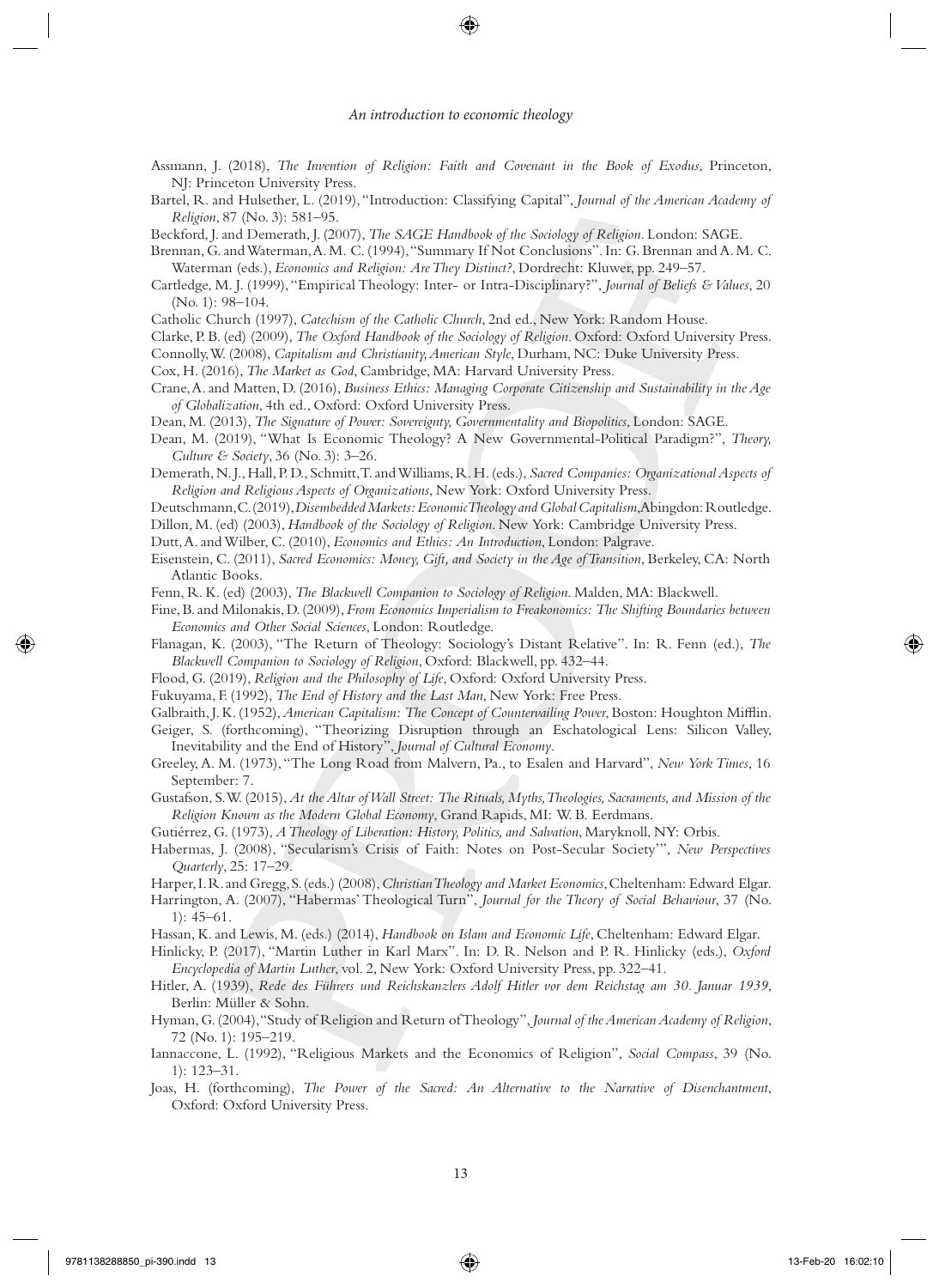↔

- Jones, S. and Lakeland, P. (eds.) (2005), *Constructive Theology: a Contemporary Approach to Classical Themes*, Minneapolis, MN: Fortress Press.
- Juergensmeier , M.( 2013 ). " The Sociotheological Turn ", *Journal of the American Academy of Religion*, 81(No. 4 ): 939 – 48 .
- Kaufman, G. (1995), *An Essay on Theological Method*, 3rd ed., Atlanta: Scholars Press.
- Koselleck, R. (2004), *Futures Past: On the Semantics of Historical Time*, New York: Columbia University Press.
- Laughlin, C. (2018), "'What God Gave to Us': Digital Habitus and the Shifting Social Imaginary of American Evangelicalism", PhD thesis, University of Pennsylvania.
- Lazzarato, M.(2012), *The Making of Indebted Man: An Essay on the Neoliberal Condition*, New York: Semiotext(e). Leshem, D. (2013), "Oikonomia in the Age of Empires", *History of the Human Sciences*, 26 (1): 29–51.
- Leshem, D. (2016), *The Origins of Neoliberalism: Modeling the Economy from Jesus to Foucault.* New York: Columbia University Press.
- Levine, A. (ed.) (2010), *The Oxford Handbook of Judaism and Economics*, Oxford: Oxford University Press.
- Long, D. S. (2000), *Divine Economy: Theology and the Market*, London: Routledge.
- Martin, D. (1969), "Notes for a General Theory of Secularization", *European Journal of Sociology*, 10 (No.  $2)$ : 192-201.
- McCarraher , E.( 2019 ), *The Enchantments of Mammon: How Capitalism Became the Religion of Modernity*, Cambridge, MA: Harvard University Press.
- McCleary , R. M.(ed.) ( 2011 ), *The Oxford Handbook of the Economics of Religion*, Oxford : Oxford University Press.
- McCloskey, D. (1999), "Christian Economics?", *Eastern Economic Journal*, 25 (No. 4): 477-80.
- Meeks, M. D. (1989), *God the Economist: The Doctrine of God and Political Economy*, Minneapolis: Fortress Press. Milbank , J.( 1990 ), " Political Economy as Theodicy and Agnostics ". In: J. Milbank , *Theology and Social*

Theory: Beyond Secular Reason, Oxford: Blackwell, pp. 27-48.

Milbank, J. (2017), "Oikonomia Leaves Home: Theology, Politics, and Governance in the History of the West", *Telos*, 178: 77-99.

Mitchell, T. (1998), "Fixing the Economy", *Cultural Studies*, 12(1): 82-101.

- Nelson , R.( 1991 ), *Reaching for Heaven on Earth: The Theological Meaning of Economics*, Lanham, MD : Rowman & Littlefield.
- Nelson , R.( 1993 ), " The Theological Meaning of Economics ", *Christian Century* 110 (No. 3) (August): 777 81 .
- Nelson, R. (2001), *Economics as Religion from Samuelson to Chicago and Beyond*, University Park: Pennsylvania State University Press .
- Nelson, R. (2004), "What Is 'Economic Theology?"", *Princeton Seminary Bulletin*, 25 (No. 1): 58–79.
- Nicolaus, M. (1970), "The Universal Contradiction", *New Left Review*, 59 (January–February): 3-18.
- Novak, M. (1977), "The Closet Socialists", *Christian Century*, 16 February: 171.
- Novak , M. ( 1982 ), *The Spirit of Democratic Capitalism*, Lanham, MD : Madison Books .
- Oslington, P. (2000), "A Theological Economics", *International Journal of Social Economics*, 27 (No. 1): 32–44. Oslington, P. (2003), *Economics and Religion*, 2 vols, Northampton, MA: Edward Elgar.
- Oslington , P.( 2012 ), " Bibliography on Christian Theology and Economics ", Online at: www.acu.edu.au/ \_ \_ data/ assets/ word\_ doc/ 0010/ 456382/ Templeton\_ Bibliography.doc[Accessed 29 June 2019].
- Oslington, P., Williams, P. and Hirschfeld, M. (eds.) (2018), *Recent Developments in Economics and Religion*, Northampton, MA: Edward Elgar.
- Placher, W. (1983), *A History of Christian Theology: An Introduction*, Philadelphia: Westminster Press.
- Ranelagh, J. (1991), *Thatcher's People*, London: HarperCollins.
- Rapley, J. (2017), *Twilight of the Money Gods: Economics as a Religion and How It All Went Wrong*, New York: Simon & Schuster.
- Reinhardt, J. M. and Harper, F.V. (1930), "Social and Ethical Judgments of Two Groups of Boys Delinquents and Non-Delinquents", *Journal of Criminal Law & Criminology*, 21 (No. 3): 364-78.
- Rüstow, A. (1942), "General Sociological Causes of the Economic Disintegration and Possibilities of Reconstruction". In: W. Röpke, *International Economic Disintegration*, London: W. Hodge, pp.  $267 - 83$
- Rüstow, A. (1945), *Das Versagen des Wirtschaftsliberalismus als religionsgeschichtliches Problem*, Istanbul: Europa Verlag.
- Sawa, D. B. (2019), "A 4:30am Start and Three-Minute Toilet Breaks: Are You Ready for Microscheduling?" *The Guardian*, 11 February. Online at: www.theguardian.com/ lifeandstyle/ 2019/ feb/ 11/ microscheduling-430-start-three-minute-toilet-breaks-plan-day [Accessed 11 February 2019].
- Schabas, M. (2005), *The Natural Origins of Economics*, Chicago: University of Chicago Press.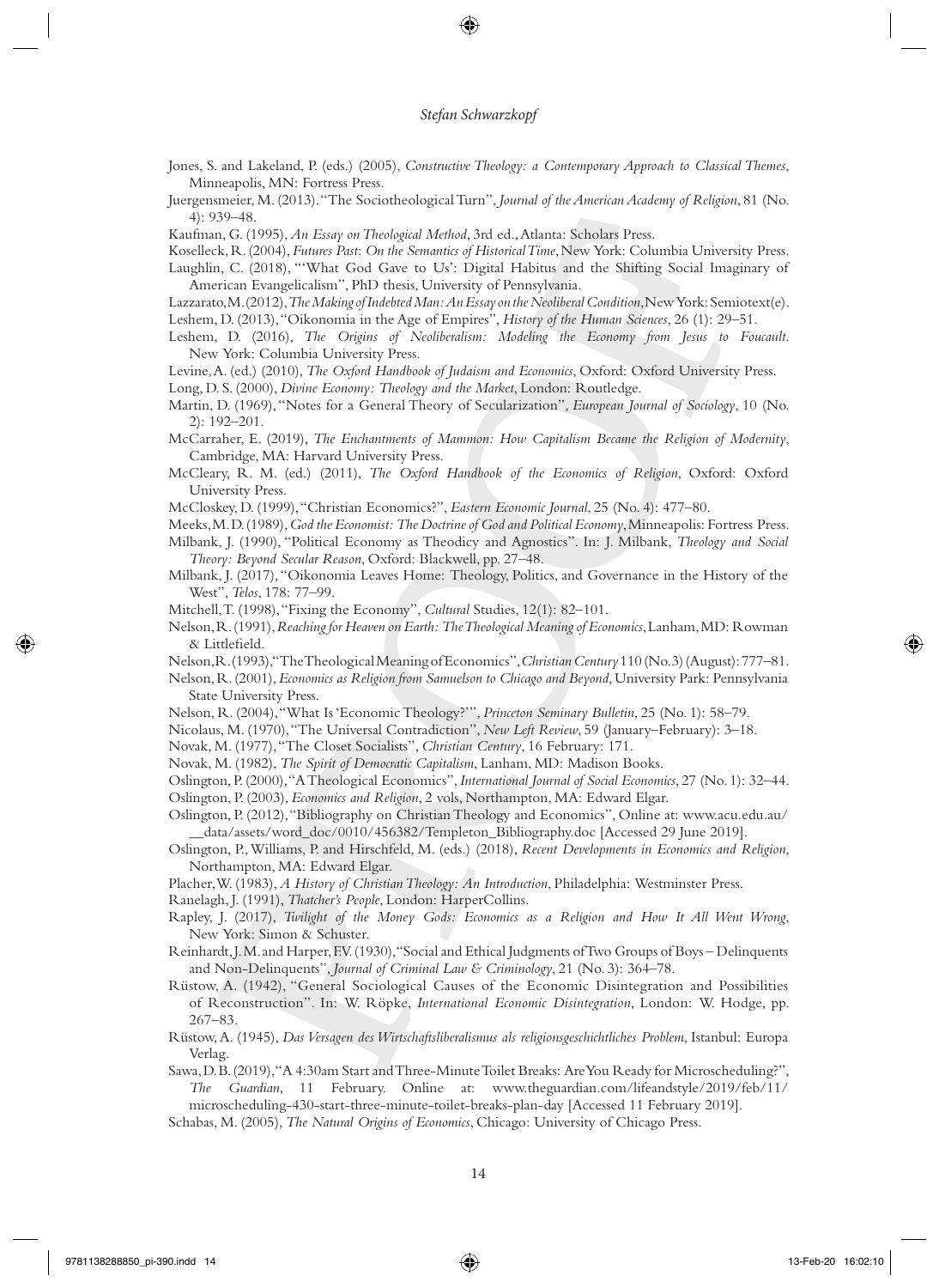↔

Schmitt, C. (2005 [1922]), *Political Theology: Four Chapters on the Concept of Sovereignty*, trans. G. Schwab, Chicago: University of Chicago Press.

Schmitt, C. (2008), *Political Theology II: The Myth of the Closure of Any Political Theology*, Cambridge: Polity. Schütz, A. (1944), "The Stranger", *American Journal of Sociology*, 49 (No. 6): 499-507.

Schütz, A. (1945), "The Homecomer", *American Journal of Sociology*, 50 (No. 5): 369-76.

Schwarzkopf, S. (2017), "Money, Markets and the Sacred". Online at: 100.cbs.dk/activities/economictheology/[Accessed 4 August 2018].

Schweiker, W. and Mathewes, C. (eds.) (2004), *Having: Property and Possession in Religious and Social Life*, Grand Rapids, MI: Eerdmans.

Semenova, A. (2011), "Would You Barter with God? Why Holy Debts and Not Profane Markets Created Money", American Journal of Economics & Sociology, 70 (No. 2): 376-400.

Singh, D. (2011), "Incarnating the Money-Sign: Notes on an Implicit Theopolitics", *Implicit Religion*, 14  $(No. 2)$ : 129-40.

Singh, D. (2018), *Divine Currency: The Theological Power of Money in the West*. Stanford, CA: Stanford University Press.

Sloterdijk, P. (2010), *Rage and Time: A Psychopolitical Investigation*, New York: Columbia University Press.

Sloterdijk, P. (2013), *You Must Change Your Life: On Anthropotechnics*, Cambridge: Polity.

- Stimilli, E. (2017), *The Debt of the Living: Ascesis and Capitalism*, Albany, NY: State University of New York Press.
- Tambar, K. (2016), "Theologies of the West: A Commentary on Saba Mahmood's 'Religious Difference in a Secular Age"", *Politics, Religion & Ideology*, 17 (No. 1): 72-4.

Tanner, K. (2019), *Christianity and the New Spirit of Capitalism*, New Haven, CT: Yale University Press.

Tawney, R. H. (1964 [1926]), *Religion and the Rise of Capitalism*, Harmondsworth: Penguin.

Taylor, C. (2007), *A Secular Age*, Cambridge, MA: Harvard University Press.

Tillich, P. (1936), *The Interpretation of History*, New York: Scribner's.

Tribe, K. (2015), *The Economy of the Word: Language, History, and Economics*, Oxford: Oxford University Press.

Viner, J. (1972), *The Role of Providence in the Social Order: An Essay in Intellectual History*, Princeton, NJ: Princeton University Press.

von Hoensbroech, P. (1895), *Der Jesuitenantrag des Zentrums*, Berlin: Walther.

Wariboko, N. (2008), *God and Money: A Theology of Money in a Globalizing World*, Rowman & Littlefield.

Waterman, A. M. C. (1983), "The Ideological Alliance of Political Economy and Christian Theology, 1798–1833", *Journal of Ecclesiastical History*, 34 (No. 2): 231–44.

Waterman, A. M. C. (1991), *Revolution, Economics and Religion: Christian Political Economy, 1798–1833*, Cambridge : Cambridge University Press .

 Waterman , A. M. C.( 2002 ), " Economics as Theology: Adam Smith's *Wealth of Nations*", *Southern Economic Journal*, 68 (No. 4): 907-21.

Waterman, A. M. C. (2004), *Political Economy and Christian Theology since the Enlightenment: Essays in Intellectual History*, London: Palgrave.

Weber, M. (2002), *The Protestant Ethic and the "Spirit" of Capitalism*, trans. P. Baehr and G. Wells, London: Penguin Classics.

Wight, J. B. (2015), *Ethics in Economics: An Introduction to Moral Frameworks*, Stanford, CA: Stanford University Press.

Wong, Y. and Vinsky, J. (2009), "Speaking from the Margins: A Critical Reflection on the 'Spiritual-But-Not-Religious' Discourse in Social Work", *British Journal of Social Work*, 39 (No. 7): 1343–59.

Woods, T. (2015), *The Church and the Market: A Catholic Defense of the Free Economy*, Lanham, MD: Lexington Books.

Yip , F.( 2010 ), *Capitalism as Religion? A Study of Paul Tillich's Interpretation of Modernity*, Cambridge, MA: Harvard University Press.

9781138288850\_pi-390.indd 15 781138288850\_pi-390.indd 15 781138288850\_pi-390.indd 15